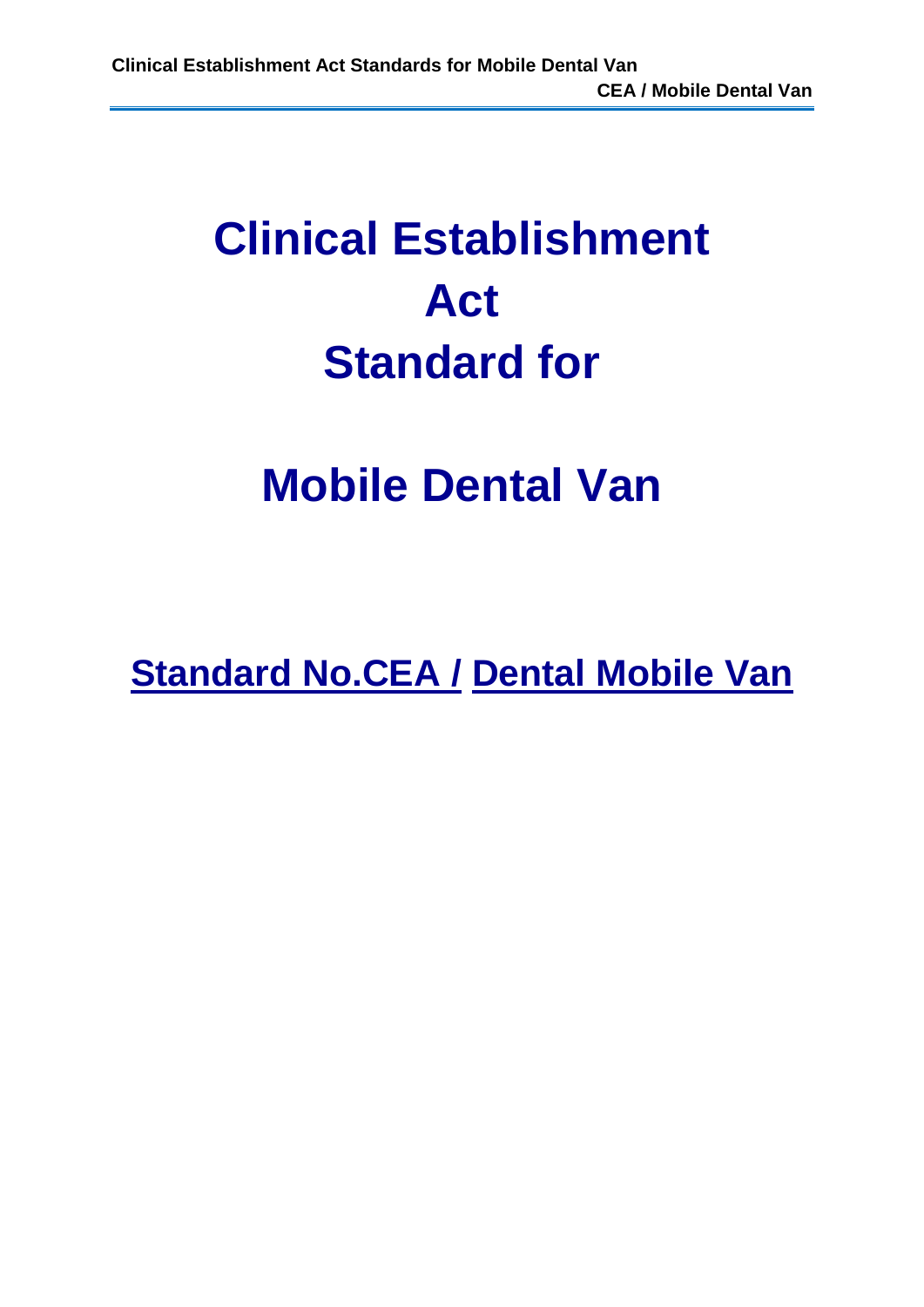| <b>DEFINITION</b>                          |                                                                                                                                                                                                                                                                                                                   |
|--------------------------------------------|-------------------------------------------------------------------------------------------------------------------------------------------------------------------------------------------------------------------------------------------------------------------------------------------------------------------|
| Mobile dental van                          |                                                                                                                                                                                                                                                                                                                   |
| <b>SCOPE</b><br><b>SERVICES PROVIDED</b>   | Units may be towed or self-propelled, ranging<br>from smaller, one-chair to two-chair units that<br>can be used for examination, preventive and<br>treatment services.                                                                                                                                            |
|                                            | MOBILE UNITS: Mobile units with more than<br>one chair would generally be recommended for<br>full treatment services                                                                                                                                                                                              |
| PHYSICAL INFRASTRUCTURE<br><b>LOCATION</b> | It is important to consider the size and<br>practicality of the unit needed in relation to the<br>locations it will be required to service.<br>Appropriate access to a suitable site and services<br>(concrete pad, electricity, clean and waste water,<br>data and phone) must be available at each<br>location. |
| <b>SPACE REQUIREMENT</b>                   | 1. In a self-propelled vehicle, a two-chair<br>program requires a treatment area of a<br>minimum of 18 square feet, plus a cab area<br>of at least 7 square feet--generally a total of<br>around 30 square feet.                                                                                                  |
|                                            | There must be a specific space for cleaning<br>2.<br>sterilisation of dental instruments<br>and<br>designated as STERILIZATION AREA to<br>accommodate front loading autoclave and<br>lab area to carry out minor prosthetic<br>adjustment with washbasin and running tap<br>water                                 |
|                                            | 3.<br>Dedicated area for storing patient's records<br>electronic<br>health<br>record<br><sub>or</sub><br>(EHR)maintenance                                                                                                                                                                                         |
| <b>OUTSIDE SIGNAGES</b>                    | name of the dental/medical<br>$\mathbf{1}_{\cdot}$<br>college/hospital/charitable<br>institute/NGO(to which the van belongs)                                                                                                                                                                                      |
| <b>INSIDE SIGNAGES</b>                     | Name of dentist in charge<br>1.<br>Name of stationed doctors<br>2.<br><b>OPD</b> hours<br>3.<br>Services provided<br>4.<br>Charges of the services offered<br>5.<br>Emergency contact number<br>6.                                                                                                                |

## **MINIMUM STANDARDS FOR MOBILE DENTAL VAN**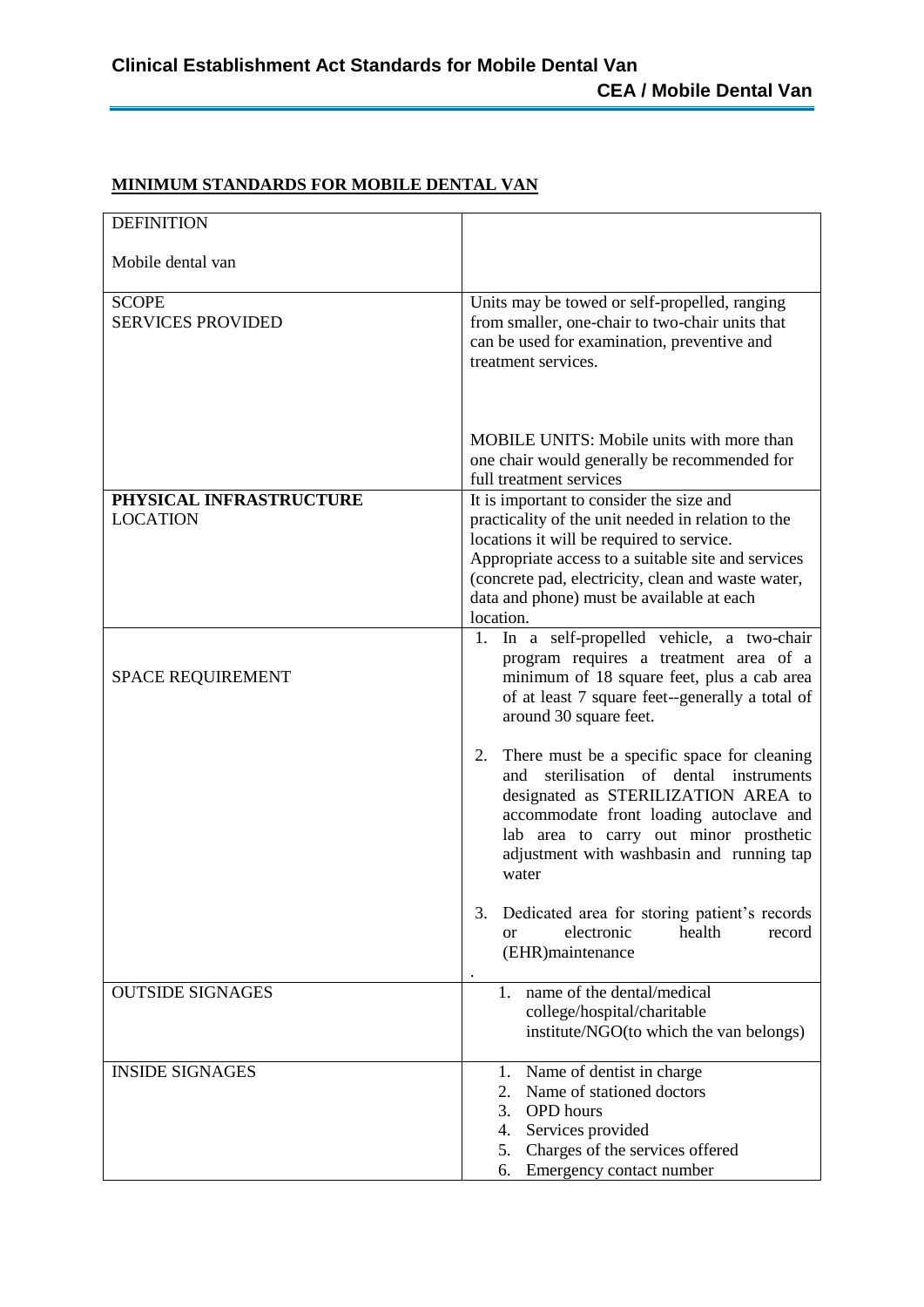|                       | 7. Safety signages: to make the patient<br>aware so as to inform treating doctor of<br>any pre existing medical conditions                                                                                                                                                                                                                                                     |
|-----------------------|--------------------------------------------------------------------------------------------------------------------------------------------------------------------------------------------------------------------------------------------------------------------------------------------------------------------------------------------------------------------------------|
| <b>INFRASTRUCTURE</b> | <b>CONSIDERATIONS</b>                                                                                                                                                                                                                                                                                                                                                          |
|                       | medical gases -oxygen(cylinder)-in case<br>treatment services are being provided<br>floors and walls – these must be non-<br>porous, without carpets, smooth and easily<br>cleaned<br>lighting – natural/high-intensity colour-<br>corrected artificial lighting                                                                                                               |
|                       | <b>FIXTURES</b><br>dental chair minimum 2 dental chairs.<br>specialist fittings (eg, overhead light, x-<br>ray unit, dental unit)<br>hand-washing facilities (elbow-touch taps<br>or infra-red)<br>dental cabinetry and overhead cabinets<br>bins for general waste, clinical waste and<br>sharps                                                                              |
|                       | PERSONAL HYGIENE AND PROTECTION                                                                                                                                                                                                                                                                                                                                                |
|                       | Hand-washing facilities in every dental surgery<br>are essential, and must not be combined with<br>sinks used for other purposes, such as<br>decontamination and instrument cleaning.<br>Emphasis should be given to the use of hands-<br>free facilities, where possible (eg, elbow or knee<br>operated taps or infra-red-activated operating<br>lights and hand-basin taps). |
|                       | Procedures must be implemented for the safe<br>handling and appropriate disposal of<br>contaminated materials and waste. Hands-free<br>access to bins for paper and clinical waste is<br>recommended                                                                                                                                                                           |
|                       | <b>ACOUSTICS</b><br>Compressor should preferably not be kept in the<br>working area                                                                                                                                                                                                                                                                                            |
|                       | <b>LIGHTING</b><br>colour-corrected light/natural                                                                                                                                                                                                                                                                                                                              |
|                       | SPECIFIC CONSIDERATIONS OF MOBILE<br><b>DENTAL VAN</b>                                                                                                                                                                                                                                                                                                                         |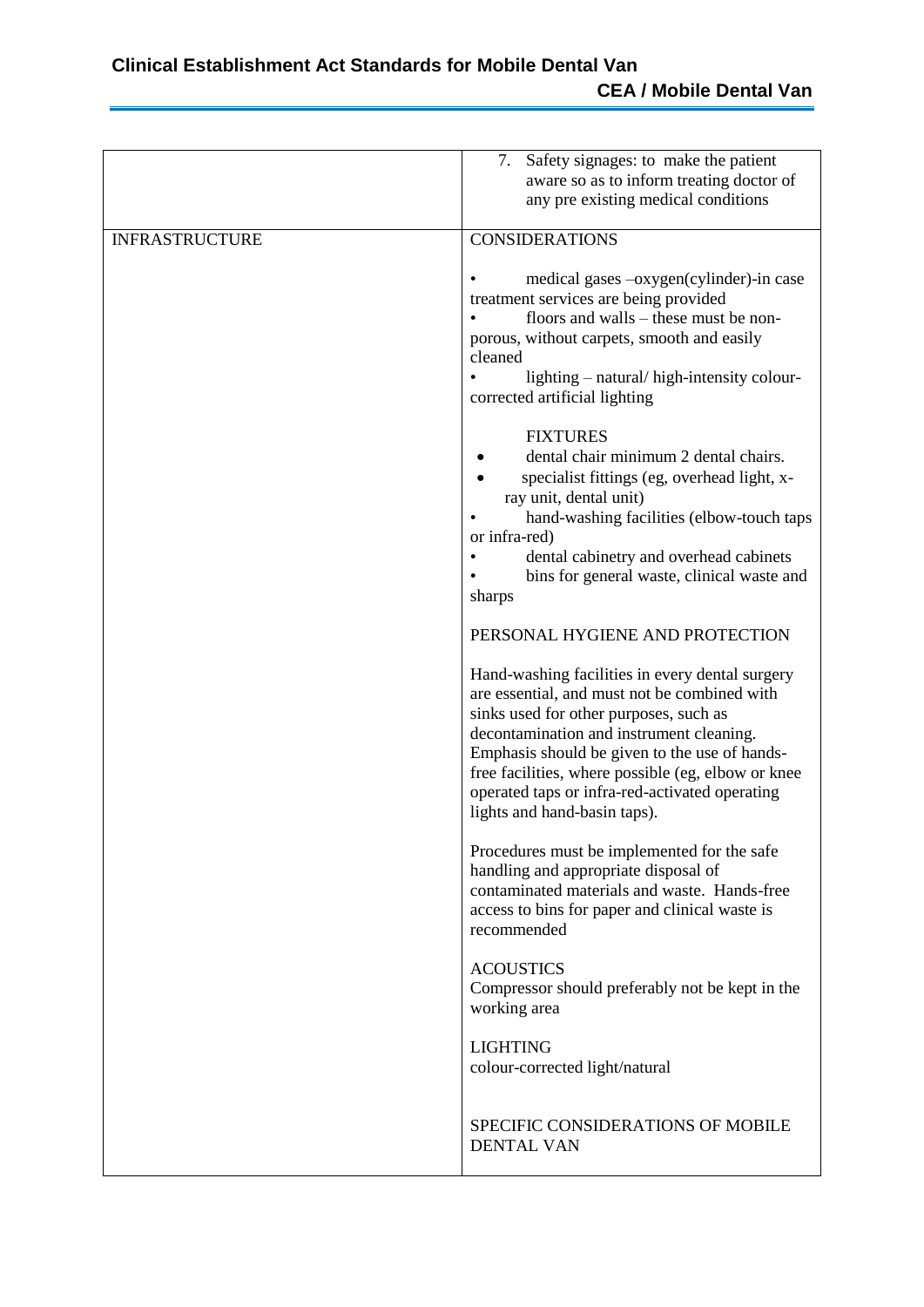Ĭ.

|                        | •Chassis: a durable, watertight, reinforced floor is<br>recommended. Insulation should provide the best<br>possible protection from outside temperatures.<br>Levelling jacks: there should be one on<br>each corner to provide stability when the unit is<br>stationary.<br>Access: there should be at least one door<br>for one -two dental chairs<br>Steps: these should be fold-away,<br>lockable when in position, and incorporate a<br>handrail.<br>Windows: tinted security windows are<br>best, with insect screens and blinds.<br>Services: these will include a<br>compressor, evacuator motor, water inlet, and<br>pump for the base of the dental chair(s).<br>Mounting brackets: these are required for<br>lights, the x-ray unit and dental unit.<br>Water supply: use a dual system so that<br>town water can be used when available, plus<br>storage tanks top/ beneath the vehicle floor (but<br>protected from road damage).<br>Water filter: use a filter suitable for use<br>in dental units, and locate this with the water<br>pump.<br>Waste disposal: there should be an inbuilt<br>waste water collection unit beneath the floor for<br>collection of the generated waste water. If<br>disposed outside, solid and water waste must<br>comply with territorial local authority and<br>regional council requirements where the unit will<br>be operated.<br>Internal finishes: cabinetry and bench<br>tops must be easily cleaned.<br>Sinks/basins: there should be a minimum<br>$\bullet$<br>of one clean and one dirty.<br>Equipment: must be properly secured to be<br>$\bullet$<br>protected from road shock and vibration, and<br>wall-mounted x-rays and lights must be<br>secure in-transit. Water and air lines must<br>not leak, on-board power generators cannot<br>make too much noise and/or vibration, and<br>equipment must be properly placed to ensure<br>there is adequate space for dentists and<br>technicians to operate. |
|------------------------|---------------------------------------------------------------------------------------------------------------------------------------------------------------------------------------------------------------------------------------------------------------------------------------------------------------------------------------------------------------------------------------------------------------------------------------------------------------------------------------------------------------------------------------------------------------------------------------------------------------------------------------------------------------------------------------------------------------------------------------------------------------------------------------------------------------------------------------------------------------------------------------------------------------------------------------------------------------------------------------------------------------------------------------------------------------------------------------------------------------------------------------------------------------------------------------------------------------------------------------------------------------------------------------------------------------------------------------------------------------------------------------------------------------------------------------------------------------------------------------------------------------------------------------------------------------------------------------------------------------------------------------------------------------------------------------------------------------------------------------------------------------------------------------------------------------------------------------------------------------------------------------------------------------------------------------------------------------------|
| <b>HUMAN RESOURCES</b> |                                                                                                                                                                                                                                                                                                                                                                                                                                                                                                                                                                                                                                                                                                                                                                                                                                                                                                                                                                                                                                                                                                                                                                                                                                                                                                                                                                                                                                                                                                                                                                                                                                                                                                                                                                                                                                                                                                                                                                     |
| <b>DOCTORS</b>         |                                                                                                                                                                                                                                                                                                                                                                                                                                                                                                                                                                                                                                                                                                                                                                                                                                                                                                                                                                                                                                                                                                                                                                                                                                                                                                                                                                                                                                                                                                                                                                                                                                                                                                                                                                                                                                                                                                                                                                     |
|                        | 1.                                                                                                                                                                                                                                                                                                                                                                                                                                                                                                                                                                                                                                                                                                                                                                                                                                                                                                                                                                                                                                                                                                                                                                                                                                                                                                                                                                                                                                                                                                                                                                                                                                                                                                                                                                                                                                                                                                                                                                  |
|                        | Dental surgeons (BDS/MDS) on full time<br>basis-1-2 in number                                                                                                                                                                                                                                                                                                                                                                                                                                                                                                                                                                                                                                                                                                                                                                                                                                                                                                                                                                                                                                                                                                                                                                                                                                                                                                                                                                                                                                                                                                                                                                                                                                                                                                                                                                                                                                                                                                       |
| <b>TECHNICAL STAFF</b> | Dental operating room assistant<br>1.                                                                                                                                                                                                                                                                                                                                                                                                                                                                                                                                                                                                                                                                                                                                                                                                                                                                                                                                                                                                                                                                                                                                                                                                                                                                                                                                                                                                                                                                                                                                                                                                                                                                                                                                                                                                                                                                                                                               |
|                        |                                                                                                                                                                                                                                                                                                                                                                                                                                                                                                                                                                                                                                                                                                                                                                                                                                                                                                                                                                                                                                                                                                                                                                                                                                                                                                                                                                                                                                                                                                                                                                                                                                                                                                                                                                                                                                                                                                                                                                     |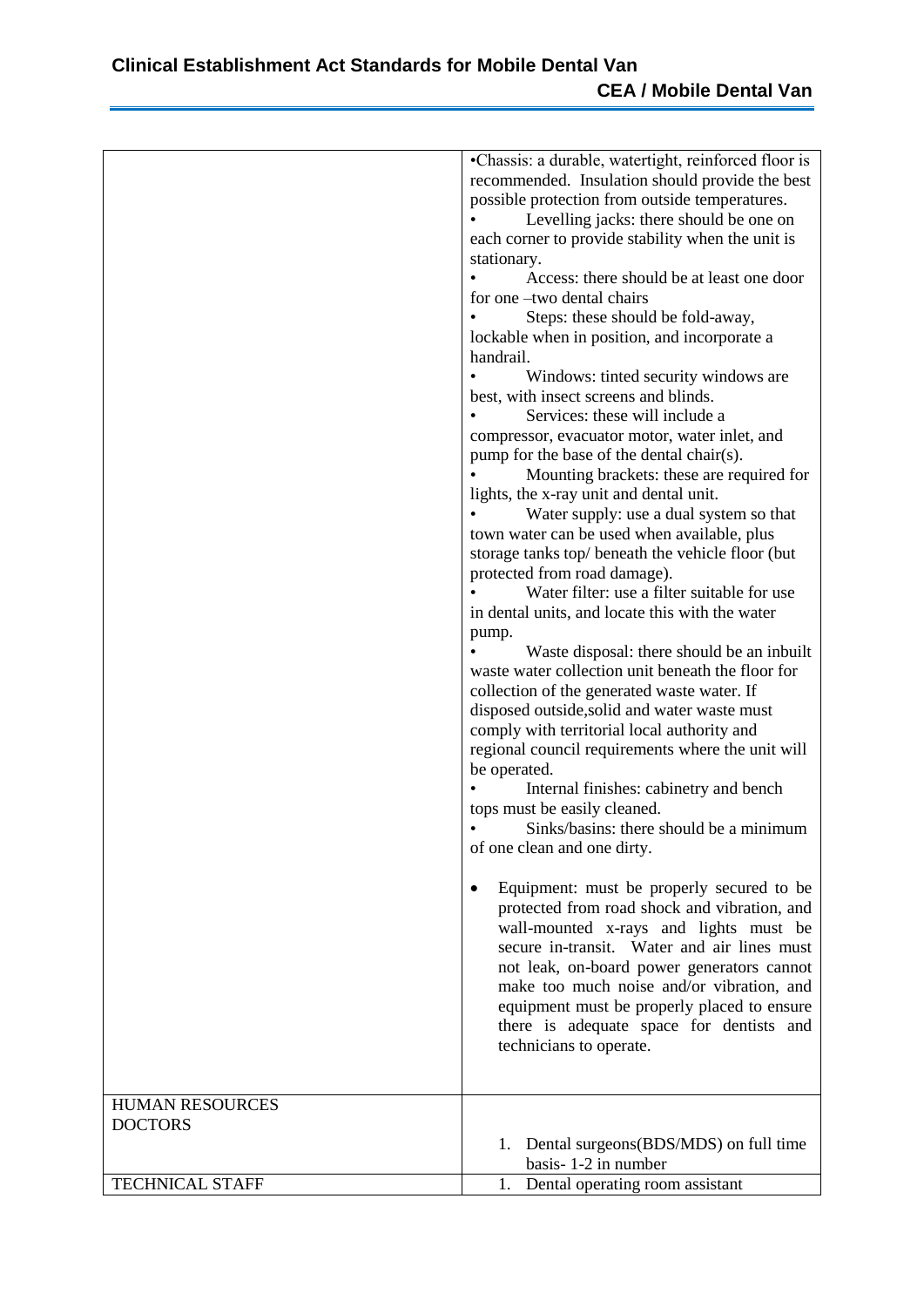| NON TECHNICAL STAFF                                                                                                                                                                                                                                                                                                                                                                                                                                                                                                                                                                                                                                                                                                                                                              | • one for a every 2 dental chairs<br>installed<br>• qualification: tenth pass<br>having 5 years working<br>experience under a registered<br>dental surgeon<br>GRADE IV staff employed full time. |
|----------------------------------------------------------------------------------------------------------------------------------------------------------------------------------------------------------------------------------------------------------------------------------------------------------------------------------------------------------------------------------------------------------------------------------------------------------------------------------------------------------------------------------------------------------------------------------------------------------------------------------------------------------------------------------------------------------------------------------------------------------------------------------|--------------------------------------------------------------------------------------------------------------------------------------------------------------------------------------------------|
| Duty roster                                                                                                                                                                                                                                                                                                                                                                                                                                                                                                                                                                                                                                                                                                                                                                      | Hospital/concerned authority for technical / non-<br>technical staff                                                                                                                             |
| Periodic health check up, vaccination of staff                                                                                                                                                                                                                                                                                                                                                                                                                                                                                                                                                                                                                                                                                                                                   | Once in a year health check up of all the<br>٠<br>staff.<br>Mandatory hepatitis B vaccination of the<br>$\bullet$<br>staff.                                                                      |
| EQUIPMENT (FUNCTIONAL)<br>Stethoscope<br>1.<br>2.<br>Thermometer- non mercury based<br>3. BP apparatus- non mercury based<br>4. Glucometer<br>5.<br>Weigh machine<br>Emergency kit and medicine<br>6.<br>Oxygen cylinder<br>Adrenaline<br>Diphenhydramine<br>Hydrocortisone<br>Nitroglycerine<br>Salbutamol<br>Morphine<br>Diazepam/midazolam<br>Asprin tablets<br>Ambulatory bag<br>DEFIFIBRILLATOR- EITHER<br>7.<br>MECHANICAL OR AUTOMATIC<br>Consumables-should be available in<br>8.<br>adequate number.<br>Facemask<br>Gloves: both sterile and<br>nonsterile<br>Cotton rolls<br>Gauze<br>2cc and 5cc syringes with<br>needles<br>Sutures-vicryl<br>Silk<br>Lignocaine 2 percent with<br>1:200000 Adr and without<br>adrenaline<br>Zinc oxide powder and eugenol<br>liquid | <b>QUANTITY</b><br>1<br>1<br>1<br>1<br>$\mathbf{1}$<br>2 ampules<br>2 ampules<br>2 ampules<br>2 ampules<br>2 ampules<br>2 ampules<br>2 ampules<br>$\mathbf{1}$<br>1                              |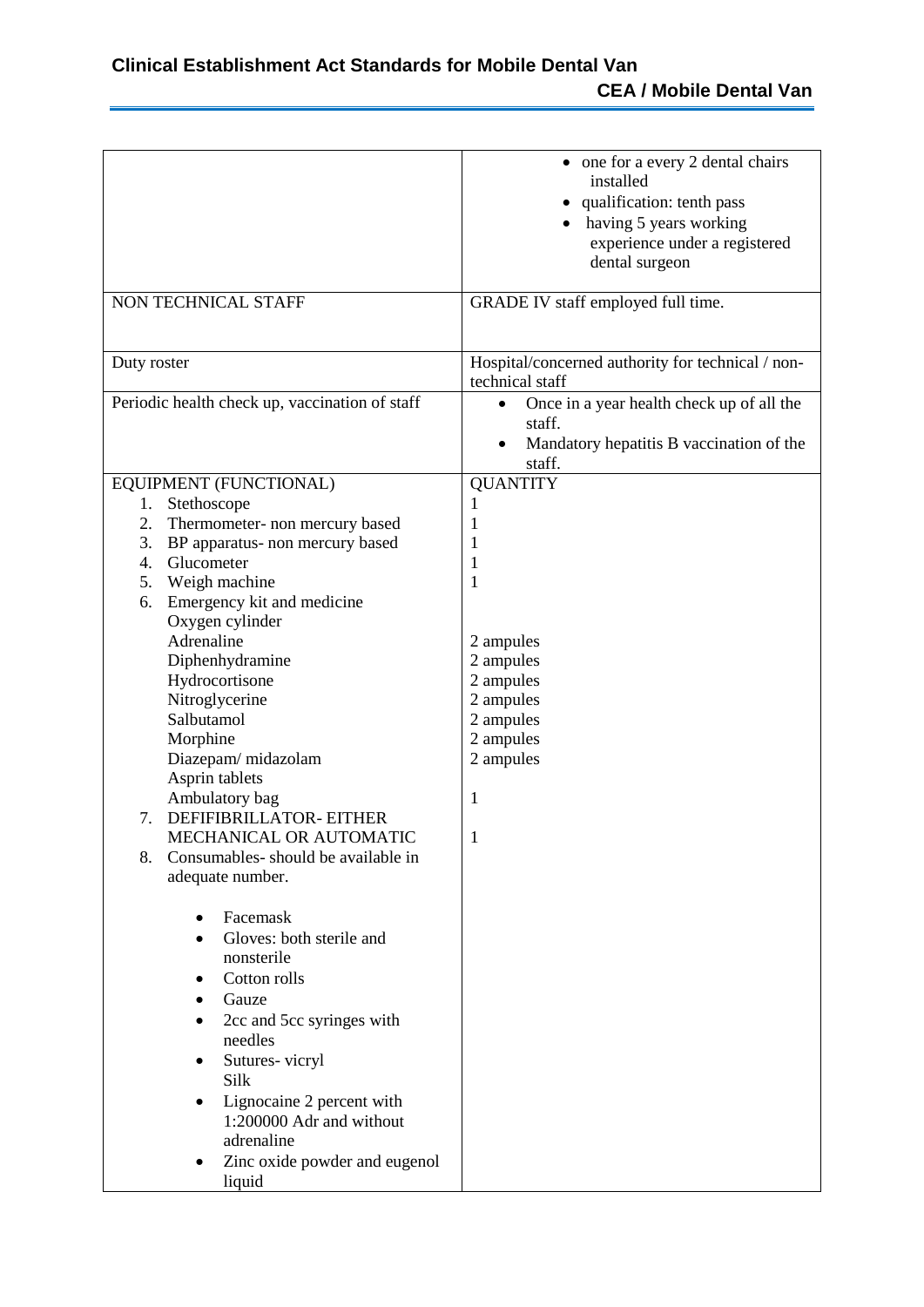| Glass ionomer (powder and<br>$\bullet$<br>liquid)<br>Silver based GIC (powder and<br>$\bullet$<br>liquid)<br>Gum paint |                                                                                                                                                                                  |
|------------------------------------------------------------------------------------------------------------------------|----------------------------------------------------------------------------------------------------------------------------------------------------------------------------------|
| 9. DENTAL EQUIPMENT<br>Dental operating unit<br>Dental chair                                                           | Either hydraulic/electric; with a back rest in<br>movable trendelberg/reverse trendelberg position                                                                               |
| <b>SUCTION UNIT</b>                                                                                                    | Either attached to dental chair/separate;<br>Should have a separate amalgam separation filter                                                                                    |
| <b>AUTOCLAVE</b>                                                                                                       | office-based front loading autoclave;                                                                                                                                            |
| <b>IOPA MACHINE</b>                                                                                                    | Processing system and design –<br>automation or manual; daylight loader/<br>RVG<br>IOPA machine should be approved by<br>AERB.<br>1 Lead apron and thyroid collar/lead<br>shield |

|                         | Maintenance of logbook mandatory which<br>mentions the identity of the person<br>radiographed, part exposed, date along with<br>operator/doctor's name and signatures |
|-------------------------|-----------------------------------------------------------------------------------------------------------------------------------------------------------------------|
| <b>SUPPORT SERVICES</b> |                                                                                                                                                                       |
| <b>ETHICS</b>           | To do no harm<br>to do good(beneficience)<br>veracity(truthfulness)<br>confidentiality                                                                                |
| <b>BMW MANAGEMENT</b>   | Segregation of waste should be done in black,<br>yellow and blue bags. It is mandatory to segregate<br>the waste at the site of waste generation.                     |
|                         | <b>BLACK BAGS:</b>                                                                                                                                                    |
|                         | Kitchen waste<br>Carry bags<br>Paper and packaging<br>Disposable glasses/plates<br>Leftover foods<br><b>B</b> ouquets                                                 |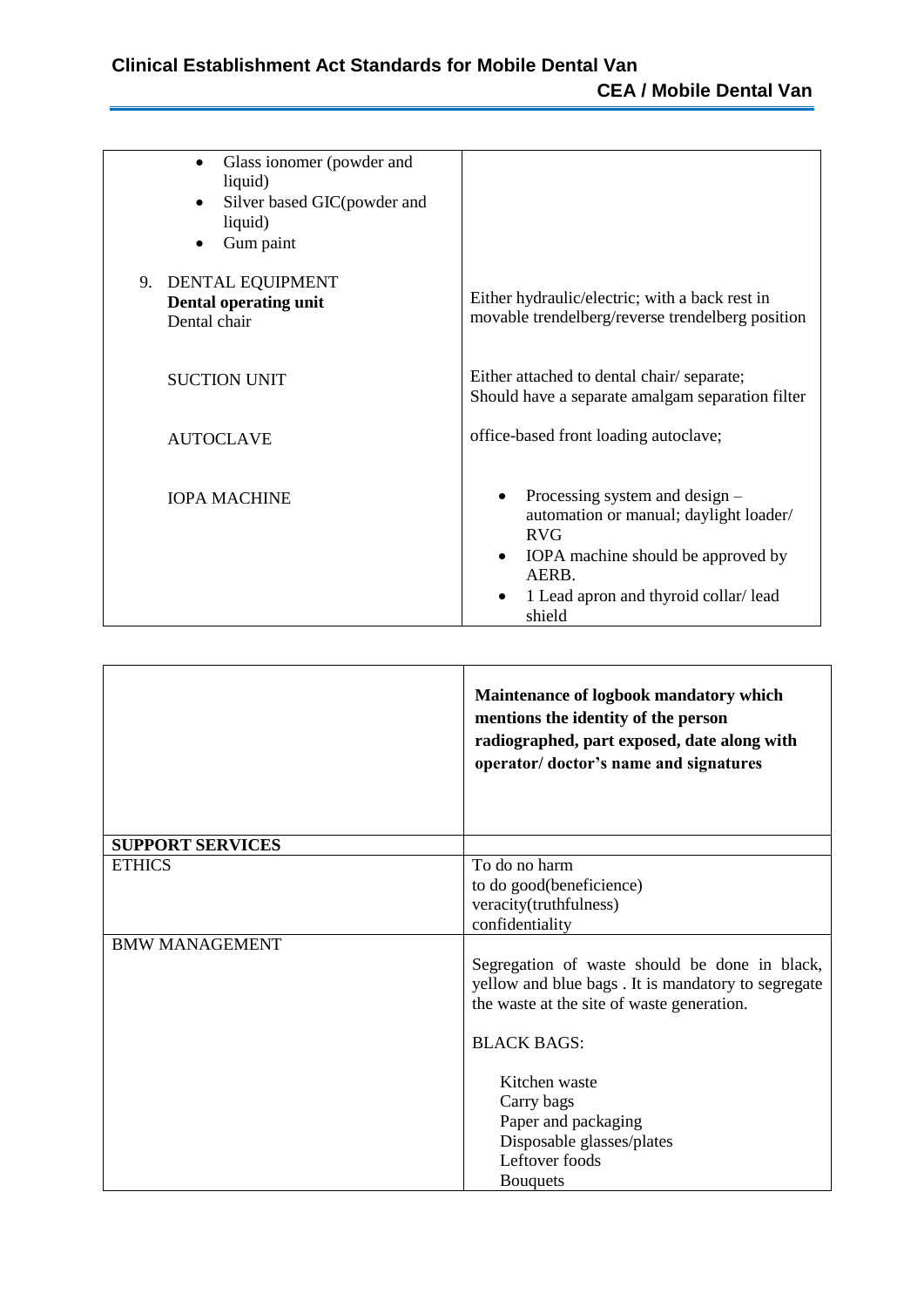|                                                   | Thermocol                                                                                                                                                                                         |
|---------------------------------------------------|---------------------------------------------------------------------------------------------------------------------------------------------------------------------------------------------------|
|                                                   |                                                                                                                                                                                                   |
|                                                   | YELLOW BAGS                                                                                                                                                                                       |
|                                                   | Human tissues<br>Histopathology specimens<br>Body parts and organs<br>Soiled waste swabs, dressing, mops, bandages<br>or items contaminated with blood<br>Microbiology/bio-technology waste       |
|                                                   | <b>BLUE BAGS</b>                                                                                                                                                                                  |
|                                                   | Disinfected catheters<br>Any other tubings<br>I/V bottles<br>I/V tubes<br>Disinfected plastic drains<br>Rubber/<br>latex<br>gloves(mutilated<br>and<br>disinfected)<br>Other plastic material     |
|                                                   | Every dental chair installed will have its<br>separate yellow bag. For 2 chairs there will be<br>one black and one blue bag.                                                                      |
|                                                   | There will be one needle destroyer in the mobile<br>van.                                                                                                                                          |
|                                                   | Contract for disposal of BMW should be given<br>to a company approved by government of<br>India/ministry of environment/CPC.                                                                      |
|                                                   | There should be a written contract for BMW<br>management along with the economy involved.                                                                                                         |
|                                                   | Logbook should be maintained mentioning<br>weight of the waste(infected) and date on which<br>waste (new/old) was lifted.                                                                         |
| <b>RECORD MAINTENANCE AND</b><br><b>REPORTING</b> | Daily record keeping for incoming patients<br>mentioning patient name, age, sex, date, services<br>rendered along with treatment charges.                                                         |
| <b>MLC</b>                                        | <b>NA</b>                                                                                                                                                                                         |
| <b>CONFIDENTIALITY</b>                            | "All that may come to my knowledge in the<br>exercise of my profession or in daily commerce<br>with men, which ought not be spread, I will keep<br>secret and will never reveal"-Hippocratic oath |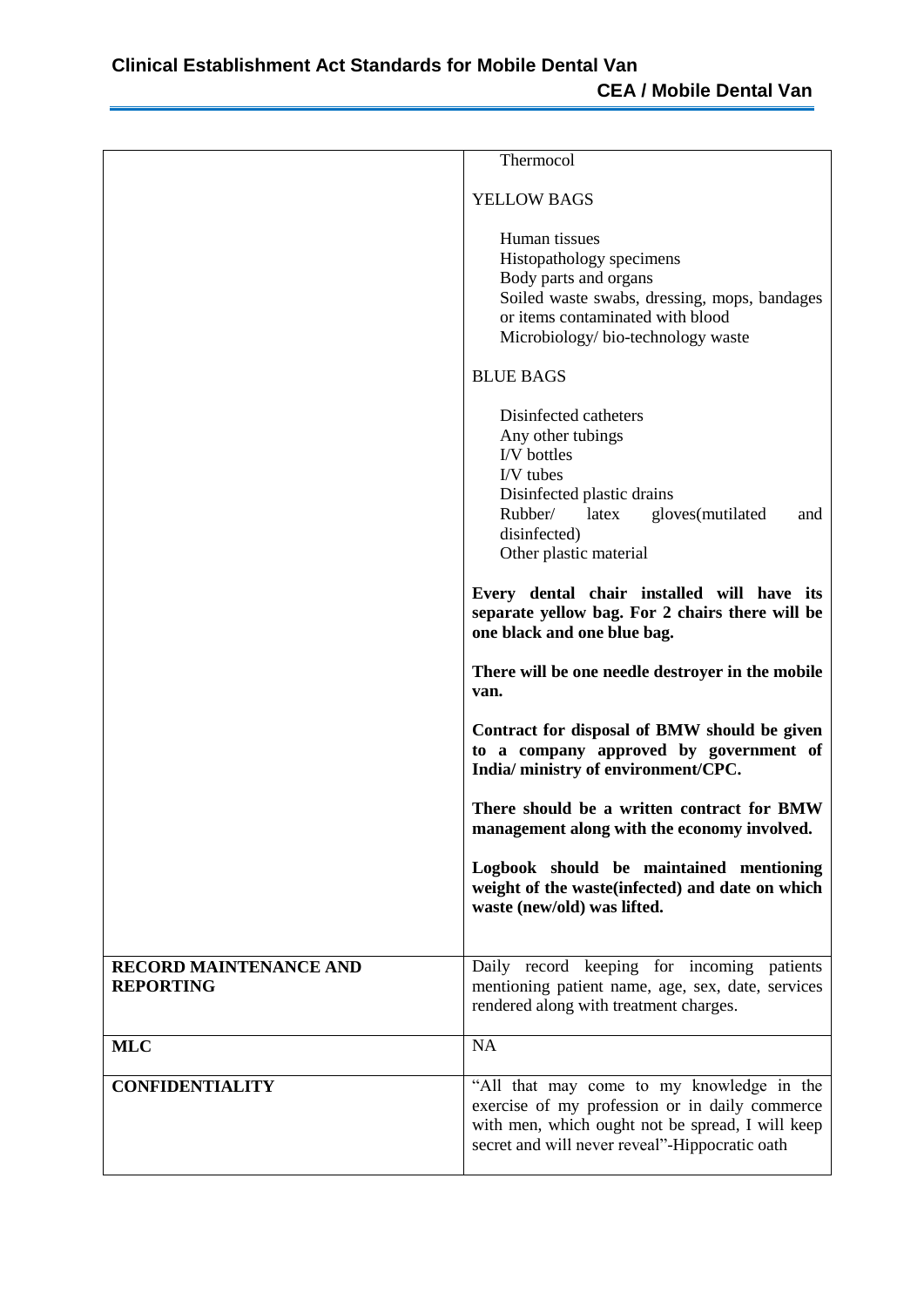| <b>STANDARDS ON</b><br><b>PROCESSESES</b> | <b>BASIC</b> |                                                                                                                                                                                                                                              |
|-------------------------------------------|--------------|----------------------------------------------------------------------------------------------------------------------------------------------------------------------------------------------------------------------------------------------|
| <b>INFECTION CONTROL</b>                  |              | 1. Instruments sterilization and cleaning must not<br>be executed inside the surgery room.                                                                                                                                                   |
|                                           |              | 2. There must be good supply of clean water,<br>through a quality piping that support good<br>water hygiene.                                                                                                                                 |
|                                           |              | 3.All general purpose cleaning equipment and<br>agents should be stored in a separate part of the<br>premises                                                                                                                                |
|                                           |              | 4. There must be a specific space for cleaning<br>and sterilisation of dental instruments and<br>should not be used other than above.                                                                                                        |
|                                           |              | 5. Use trash bin lined with commercial color<br>coded plastic bag for the medical waste inside<br>the surgery room.                                                                                                                          |
|                                           |              | 6. Needle destroyer must be used for disposable<br>needles                                                                                                                                                                                   |
|                                           |              | 7. Keep cleaning equipment always in a very<br>clean condition before use; type of floor<br>sanitizing and cleaning agents must be<br>approved for clinical use.                                                                             |
|                                           |              | 8. Hands-free access to bins for paper and clinical<br>waste is recommended                                                                                                                                                                  |
|                                           |              | 9. Emphasis should be given to the use of hands-<br>free facilities, where possible (eg, elbow or<br>knee operated taps or infra-red-activated<br>operating lights and hand-basin taps).                                                     |
|                                           |              | 10. Use of liquid soap (no soap bar) is mandatory                                                                                                                                                                                            |
|                                           |              | 11. There should be no cotton or wool fabric<br>curtains in dental clinics.                                                                                                                                                                  |
|                                           |              | 12. In door pets and natural plant inside the<br>surgery room should be not permitted                                                                                                                                                        |
|                                           |              | 13. Non-wooden storage cabinet shall be used for<br>storing cleaning equipment and agents                                                                                                                                                    |
|                                           |              | 14.An infection control protocol should be<br>established to include an exposure control plan<br>OSHA'S<br><b>BLOOD</b><br>based<br><b>BORNE</b><br>on<br>PATHOGEN STANDARD. This is a written<br>plan to minimize or eliminate occupational |